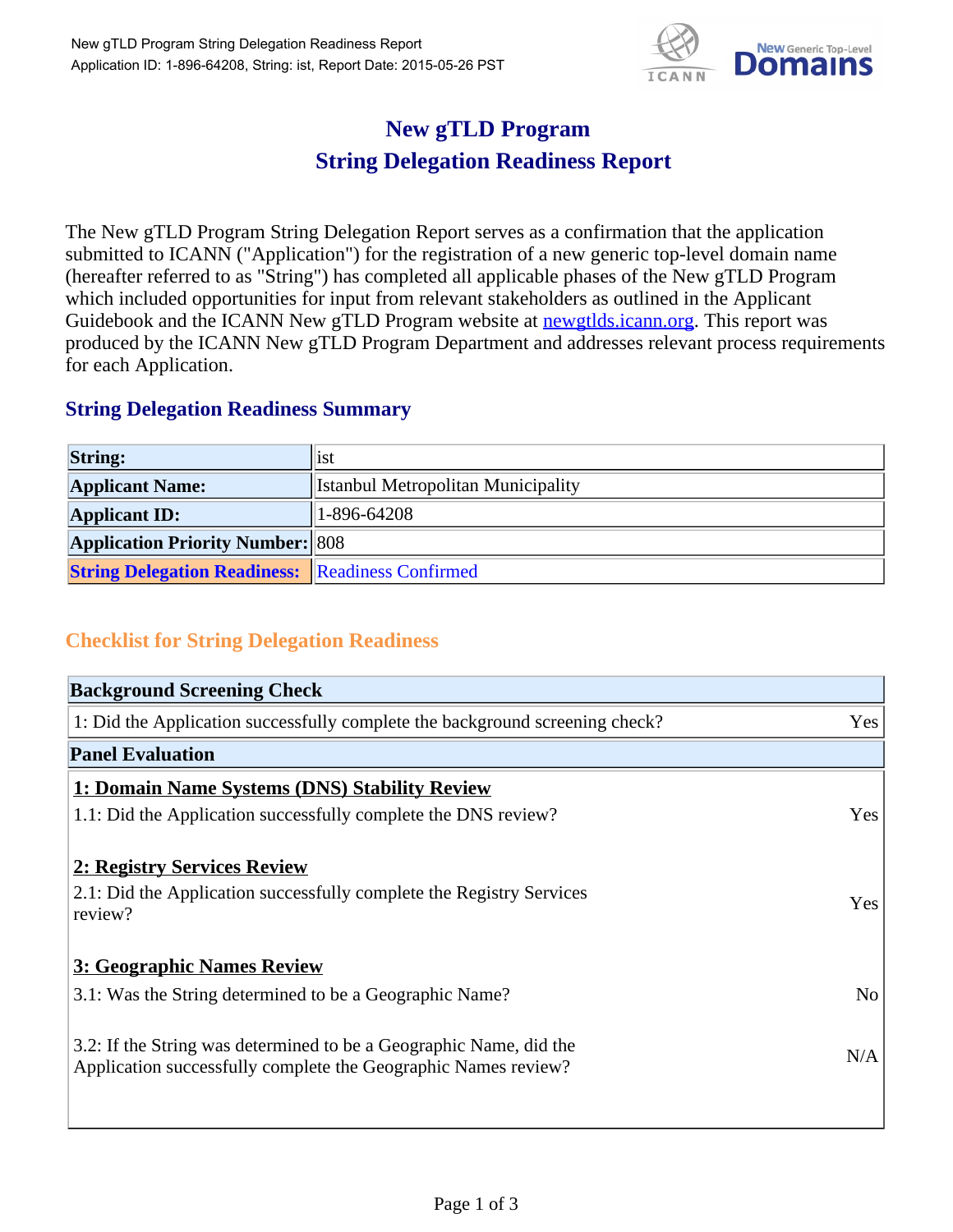

| 4: Financial Review<br>4.1: Did the Application successfully complete the Financial Capability<br>review?                                                                                                                                                                                                                                                    | <b>Yes</b> |
|--------------------------------------------------------------------------------------------------------------------------------------------------------------------------------------------------------------------------------------------------------------------------------------------------------------------------------------------------------------|------------|
| <b>5: Technical Review</b><br>5.1: Did the Application successfully complete the Technical and<br><b>Operation Capability review?</b>                                                                                                                                                                                                                        | Yes        |
| <b>6: String Similarity Review</b><br>$\vert$ 6.1: Was the Application determined to not be confusingly similar to other<br>applied for strings, including through String Confusion Objections?                                                                                                                                                              | Yes        |
| 6.2: If the Application was determined to be confusingly similar to other<br>applied for strings, including through String Confusion Objections, did the<br>Application prevail in the string contention resolution process (CPE,<br>Auction, and/or Self-Resolution of String Contention via<br>withdrawal/termination of all other members in contention)? | N/A        |

| <b>Public Comment Period</b>                                                                                                                                                                   |                |
|------------------------------------------------------------------------------------------------------------------------------------------------------------------------------------------------|----------------|
| 1: Was the public provided an opportunity to submit comments on the Application?                                                                                                               | Yes            |
| 2: Were comments for the Application considered by evaluation panels?                                                                                                                          | Yes            |
| <b>Objection Process</b>                                                                                                                                                                       |                |
| 1: Were objections filed against the Application?                                                                                                                                              | N <sub>o</sub> |
| 2: If objections were filed against the Application, did Applicant prevail in the dispute<br>resolution proceedings for all Legal Rights, Limited Public Interest and Community<br>Objections? | N/A            |
| <b>Governmental Advisory Committee (GAC) Advice</b>                                                                                                                                            |                |
| 1: Did the GAC have an opportunity to provide advice for the Application?                                                                                                                      | Yes            |
| 2: Did the GAC provide consensus GAC advice that the String should not be approved by<br>the ICANN Board?                                                                                      | N <sub>o</sub> |
| 3: If the GAC provided consensus GAC advice to the ICANN Board, did the ICANN Board<br>(or New gTLD Program Committee) accept the GAC advice?                                                  | N/A            |
| <b>Accountability Mechanisms</b>                                                                                                                                                               |                |
| 1: Was the Application the subject of a complaint or review through one of ICANN's<br>accountability mechanisms (Reconsideration or Independent Review)?                                       | N <sub>0</sub> |
| 1.1: If yes, did the BGC, ICANN Board or New gTLD Program Committee determine that<br>the Application should not proceed to contracting?                                                       | N/A            |